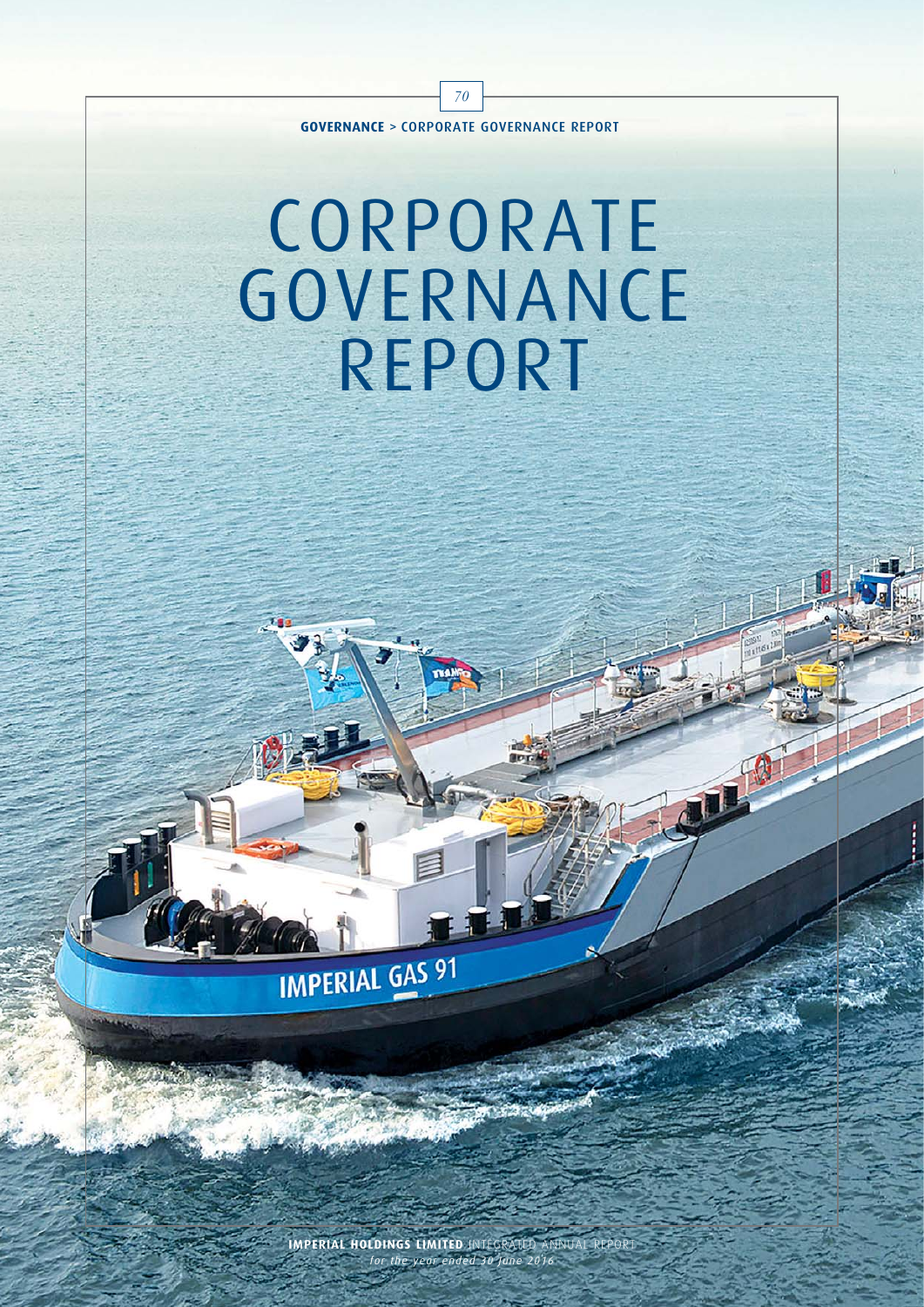71

#### ACCOUNTING TO OUR STAKEHOLDERS

Our intention is to continually improve our reporting, as a function of our accountability to our stakeholders, and in providing the assessments by leadership that stakeholders require to evaluate the group's ability to create long-term value. The improvements made to the Integrated Annual Report 2016 (the report), specifically the granularity of the process and output of the material issues determination, the clearer link between strategy, risk, and stakeholders and the material issues, the longer-term outlook provided in the assessment of strategic performance outlined in the CEO's report, and the greater conciseness of the report, substantiate this intention.

#### SCOPE AND BOUNDARY

The report covers the group's subsidiaries over which it has operational control, including those outside South Africa. Leased facilities are treated as groupowned for reporting purposes. The report focuses on the group's continuing operations unless otherwise specified. Entities that are not operationally controlled, including assets that are owned but not operated by the group, are not included in the scope of the report. However, more broadly, the risks, opportunities and outcomes associated with stakeholders outside the financial reporting boundary are dealt with in so far as they materially affect the group's ability to create value over time. From the 2017 financial year, the newly created Logistics (Imperial Logistics) and Vehicles (Motus Holdings) divisions will be reported on as single entities.

### **MATERIALITY DETERMINATION**

The group's material issues reflect the most important considerations in the board's deliberations and management's thinking in managing and positioning the group to deliver growth and focused value creation for its stakeholders. In turn, the material issues are the key themes for the report, and each division goes further in

emphasising those issues that are critical to their respective operating contexts, stakeholders and strategies. Further detail on the material issues that relate most closely to sustainable development is provided in the Sustainable Development Report online. The material issues, how they were determined, the associated strategic responses and relevant management actions and performance, as well as where stakeholders can find further information in both the Integrated Annual Report and the Sustainable Development Report, are set out on pages 26 to 33.

## INTEGRATED THINKING AT IMPERIAL

As an employer, supplier, client, taxpayer and investment, Imperial ranks among South Africa's larger companies, with a direct or indirect impact on tens of thousands of lives in our operations around the world. Our performance and progress is founded on the provision of competitively priced products and services of high quality, conducted within all laws and regulations, and to high ethical standards. But there are additional responsibilities attached to a corporation of Imperial's size and reach. Among the most important of these is the demonstration of our societal relevance, not through redistribution as a charitable donor, but in the businesses we operate. We are mindful that the effects of our commercial activities on broader society are potentially significant and as fiduciaries we strive at all times to exercise due care in our dealings with stakeholders. We understand that the creation of shareholder value is a necessary but insufficient condition for sustainability, and we therefore subscribe to the view that corporate sustainability is founded on accountability for decisions that have economic, social and environmental impacts in the long term.

In particular, the significant organisational renewal underway at Imperial, which is aimed at positioning the group for stronger growth, returns and sustainability in relation to the structural and systemic changes in the business environment, is in essence an exercise in integrated thinking. As our report explains, this renewal is entailing

focused investment in the assets and enablers that underpin the group's ability to create long-term value for its stakeholders. Most notable in this regard has been the accelerated investment in our human capital management capabilities and IT systems as the foundation for organisational effectiveness. In tandem with the renewal, the group's focus on its social and environmental initiatives, which respond to critical social concerns, continue to receive focus in line with their material importance to the group's home base of South Africa and also to our respective operations around the world.

#### APPROVAL

The board acknowledges its responsibility to ensure the integrity of the Integrated Annual Report. The audit committee is responsible for the content of this report and recommended it to the board for its approval. In the board's opinion, the report addresses all material issues and matters, and fairly presents the group's integrated performance.

 $\sim$  0.11

Suresh P Kana **CHAIRMAN** 

Mark J Lamberti CHIEF EXECUTIVE OFFICER

#### **FFFDRACK**

We welcome the feedback of our stakeholders in improving our reporting. Any questions relating to our reports can be directed to:

Esha Mansingh, group investor relations manager – emansingh@ih.co.za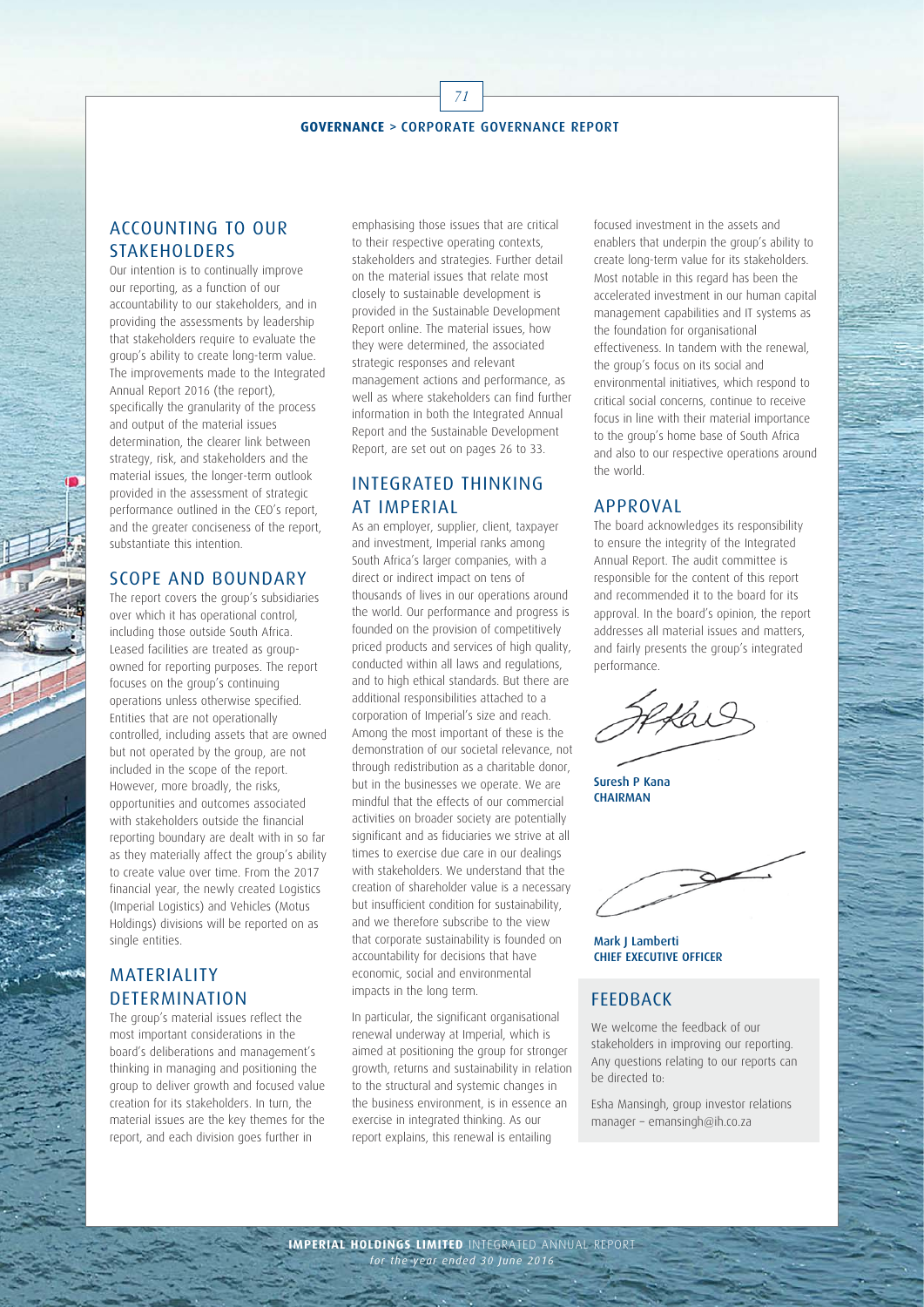

## **OPERATING** CONTEXT AND **STRATEGY**

**Imperial's businesses operate in diverse geographies, industries and markets** with different socio-economic, political, regulatory and technological profiles. The complex interplay of opportunities and threats within these environments must be closely monitored and addressed with strategies that ensure robust competitive positions.

Formal and informal scanning of the environment is an everyday executive responsibility, and the Imperial board is regularly apprised of developments that could have a bearing on the performance and sustainability of the group. Similarly, executive management responds tactically to everyday shifts in the operating context. The board annually approves the strategies necessary to remain competitive and create focused value for stakeholders over the long term.

# **GOVERNANCE**

#### **Imperial subscribes to the principles of good governance as defined in King III, and complies with all relevant laws and regulations.**

Ultimate responsibility for governance rests with the Imperial board, which comprises a majority of independent non-executive directors, and its sub-committees, which are constituted with the requisite expertise and experience.

Authority, responsibility and accountability for the group's ethics, performance and sustainability is held at board level, which the board formally delegates to the CEO and in turn to his direct reports and sequentially throughout the organisation. The diversity of Imperial's operations necessitates differences in the nature, structure and processes of delegation, excepting financial expenditure for which authority limits are consistent across the group.

The leaders of Imperial are mindful that entrepreneurial creativity and responsiveness is a competitive advantage and every effort is made to integrate governance processes in the least bureaucratic way possible.

#### www.imperial.co.za.

The board continually assesses its governance practices and procedures against King III and makes adjustments where necessary. A register of the group's application of the 75 principles of King III is available online.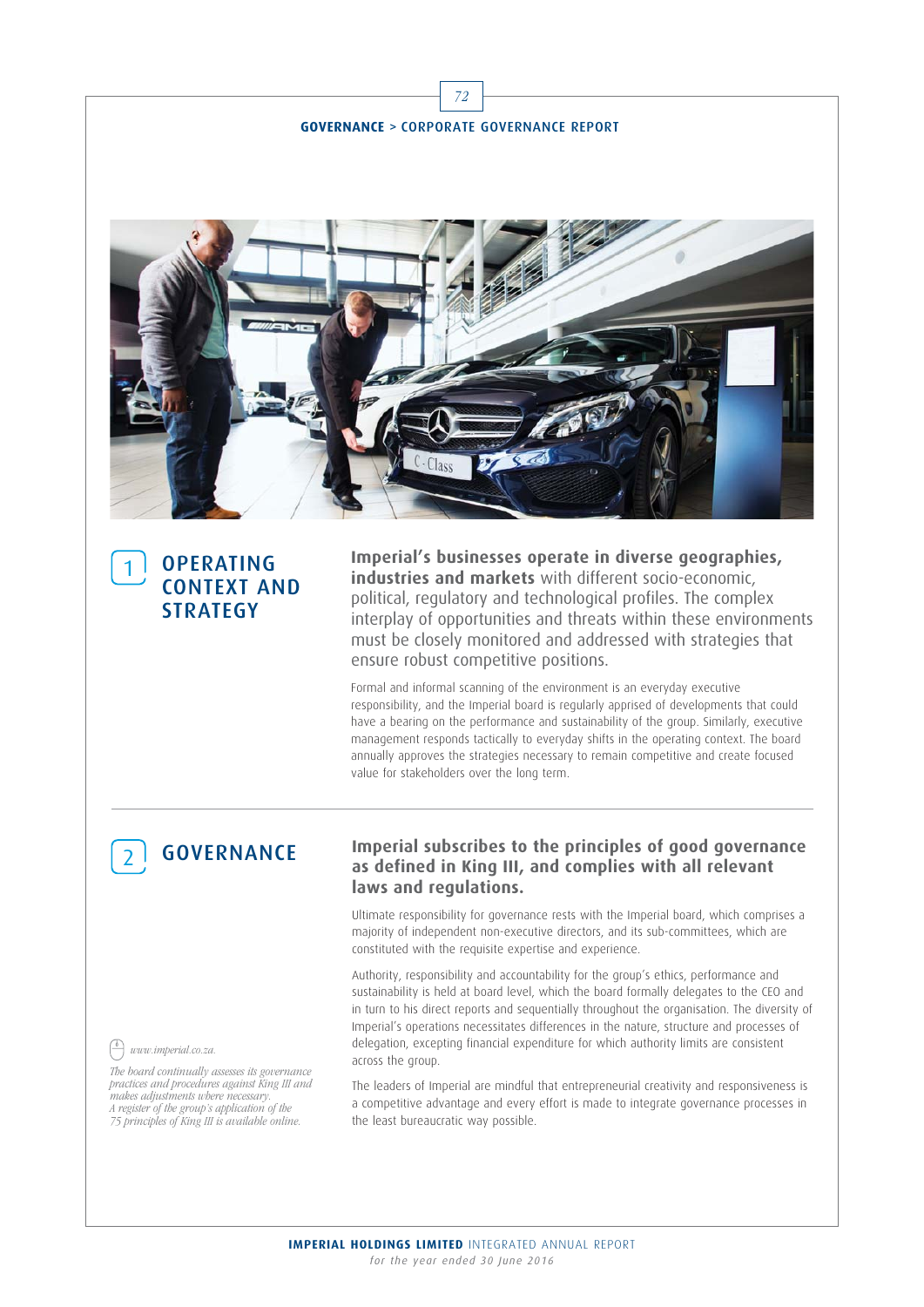73

3 BOARD AND **COMMITTEES** 

#### **BOARD**

The group has a unitary board comprising ten non-executive directors (of whom eight are independent) and five executive directors.

#### Board of directors Non-executive directors

SP Kana\* (chairman) A Tugendhaft (deputy chairman) P Cooper\* GW Dempster\* T Dingaan\* RM Kgosana\* P Langeni\* MV Moosa RJA Sparks (lead independent director)\* Y Waja\*

#### Executive directors

MJ Lamberti (CEO) OS Arbee (CFO) MP de Canha PB Michaux M Swanepoel

Independent.

Directors are appointed based on their skills, experience and expected level of contribution to, and impact on, the activities of the group. The board decides on the appointment of directors based on recommendations from the nomination committee. New directors are formally inducted to facilitate their understanding of the group.

The board establishes strategic objectives and sets key policies to determine the direction of the group. Board meetings are held at least quarterly, with additional meetings called when necessary. The quorum for meetings is a majority of directors. In addition to directors, other senior executives are invited to attend meetings, as required, to ensure comprehensive reporting to the board.

The responsibilities of the board are clearly defined in a written charter. The board charter outlines a clear balance of power and authority within the board so as to ensure that no single director has unfettered powers of decision-making. The board has also adopted, and regularly

reviews, a written policy governing the authority delegated to group management and matters reserved for decision by the board.

The responsibilities of the board include issues of strategic direction, business plans and annual budgets, major acquisitions and disposals, changes to the board and other matters that have a material effect on the group or required by legislation.

The board regularly performs assessments of its performance and the performance of individual directors, including the chairman.

An independently facilitated review was performed in the year.

At least one third of directors retire by rotation each year and may stand for re-election at the annual general meeting (AGM) in accordance with the Memorandum of Incorporation (MOI). Directors who retire are selected in accordance with a rotational register and are those who have been in office the longest since their appointment or re-election.

Directors standing for re-election were appraised by the board and their re-election is recommended by the board. This year, Messrs MJ Lamberti, PB Michaux, RJA Sparks and A Tugendhaft, and Ms P Langeni, will retire by rotation and are standing for re-election at the AGM to be held on 1 November 2016.

Mr MJ Leeming retired from the board on 31 August 2015. Mr RM Kgosana has been appointed as a director and chairman of the audit committee with effect from 1 September 2015. Mr M Akoojee was appointed in an executive position in the Logistics Africa division and resigned from the board with effect from 30 September 2015. Mr JJ Strydom, the previous CEO of Regent, resigned from the board with effect from 4 November 2015.

Mr TS Gcabashe retired as a director and as chairman at the annual general meeting on 3 November 2015. He was succeeded as chairman by Dr SP Kana, who was appointed as a director of the company on 1 September 2015.

The table on page 75 outlines attendance at board and committee meetings during the year.



**IMPERIAL HOLDINGS LIMITED** INTEGRATED ANNUAL REPORT *for the year ended 30 June 2016*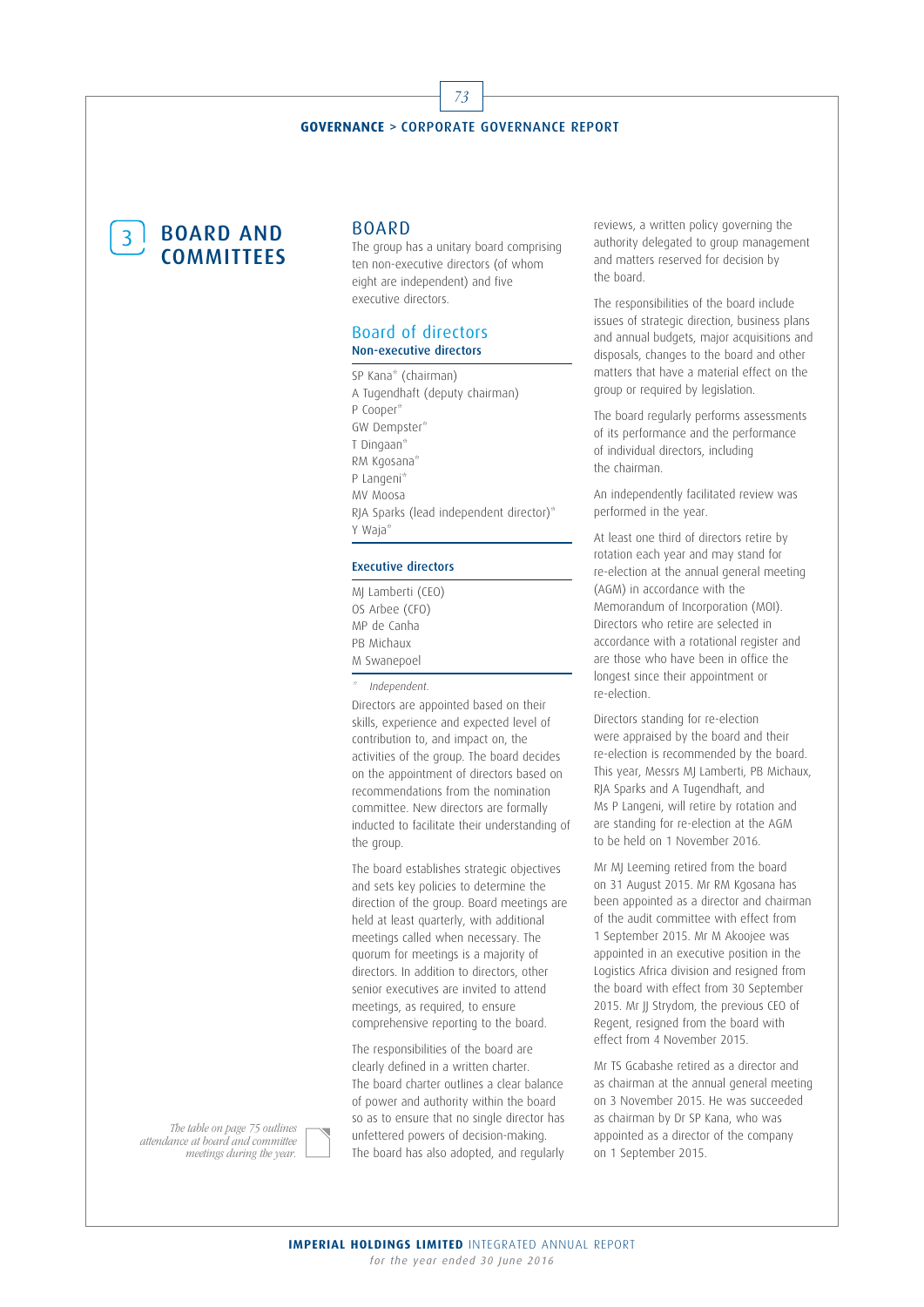74

## $\left\lceil \frac{3}{3} \right\rceil$  BOARD AND COMMITTEES CONTINUED

## THE CHAIRMAN

The chairman's role is to set the ethical tone of the board and to ensure that the board remains efficient, focused and operates as a unit. The board has continued to operate under the guidance of Dr SP Kana in this reporting period. Dr Kana is an independent non-executive chairman and his role is clearly defined and separated from that of the CEO through the provisions in the board charter.

The chairman provides overall leadership to the board without limiting the principle of collective responsibility for board decisions.

While the board may delegate authority to the CEO in terms of the board charter, the separation of responsibilities is designed to ensure that no single person or group can have unrestricted powers and that appropriate balances of power and authority exist on the board. Through membership of the remuneration and nomination committees, the chairman is also responsible for the annual appraisal of the CEO's performance, as well as participating in the succession planning of executive directors.

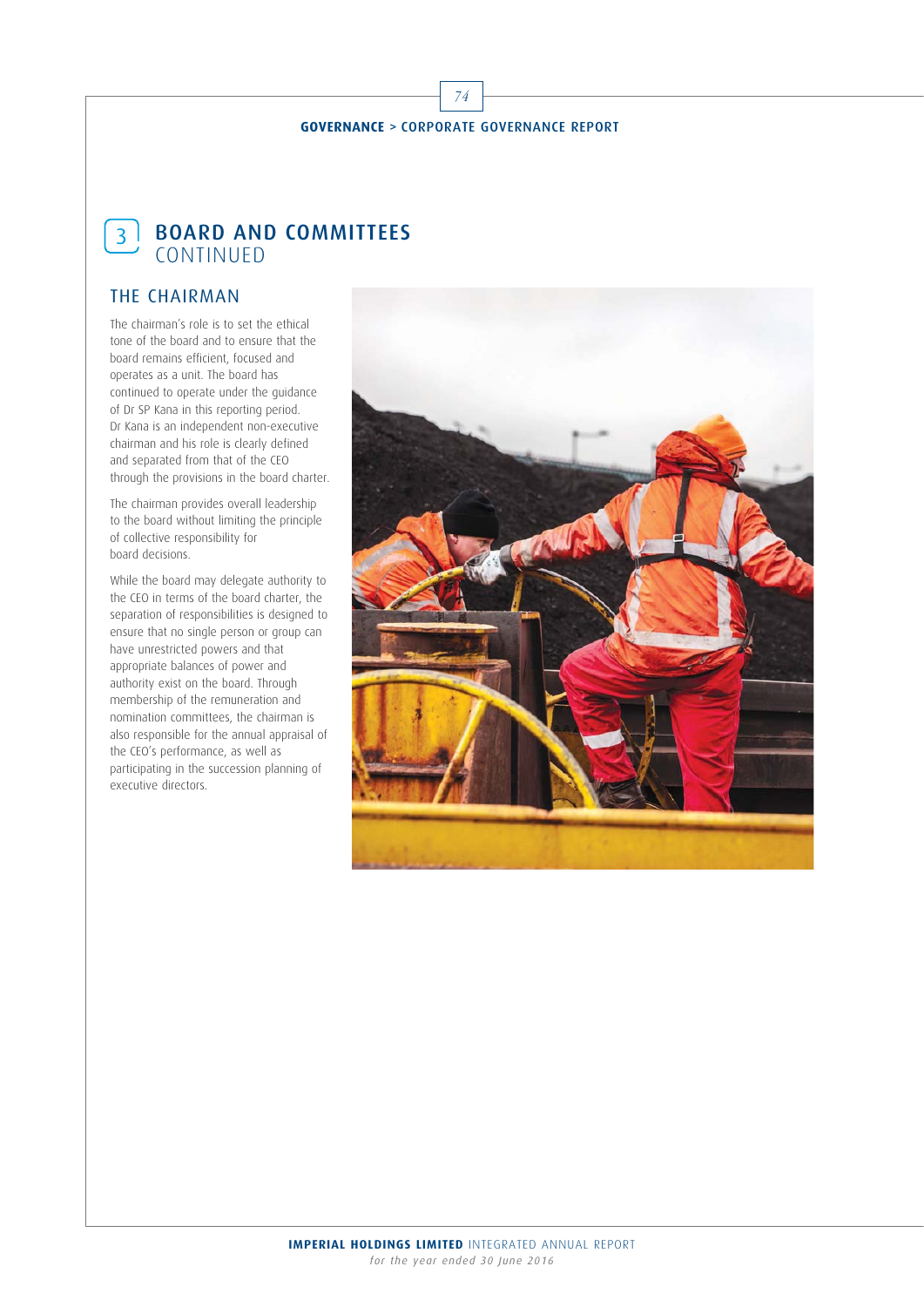

75

#### BOARD AND COMMITTEE ATTENDANCE

|                            |                                     | <b>Board meetings</b>                                    |                               |                               |                                   | <b>Committee meetings</b>                     |                         |                          |                           |                                |                                |
|----------------------------|-------------------------------------|----------------------------------------------------------|-------------------------------|-------------------------------|-----------------------------------|-----------------------------------------------|-------------------------|--------------------------|---------------------------|--------------------------------|--------------------------------|
|                            |                                     | <b>Meetings</b><br>(including<br>one special<br>meeting) | Annual<br>strategy<br>meeting | <b>Executive</b><br>committee | Social and<br>ethics<br>committee | Assets and<br><b>liabilities</b><br>committee | Nomination<br>committee | <b>Risk</b><br>committee | <b>Audit</b><br>committee | Rem-<br>uneration<br>committee | <b>Investment</b><br>committee |
| directors<br>Non-executive | SP Kana<br>(chairman) <sup>1*</sup> | 4/4                                                      | 1/1                           |                               | 3/3                               |                                               | 2/2                     |                          |                           | 2/2                            | 3/3                            |
|                            | P Cooper                            | 2/2                                                      | 1/1                           |                               |                                   |                                               |                         |                          |                           |                                | 3/3                            |
|                            | GW Dempster                         | 2/2                                                      | 1/1                           |                               |                                   | 4/4                                           |                         |                          | 3/3                       |                                | 3/3                            |
|                            | T Dingaan                           | 5/5                                                      | 1/1                           |                               |                                   |                                               |                         |                          | 4/4                       |                                |                                |
|                            | TS Gcabashe**                       | 1/1                                                      |                               |                               | 3/4                               |                                               | 4/4                     |                          |                           | 2/2                            |                                |
|                            | RM Kgosana <sup>2*</sup>            | 3/3                                                      | 1/1                           |                               |                                   |                                               |                         | 3/3                      | 3/3                       |                                |                                |
|                            | P Langeni                           | 4/5                                                      | 1/1                           |                               |                                   |                                               | 5/6                     |                          | 4/4                       | 4/4                            |                                |
|                            | MJ Leeming**                        | 1/1                                                      |                               |                               |                                   | 1/1                                           |                         | 1/1                      |                           |                                |                                |
|                            | MV Moosa <sup>3</sup>               | 5/5                                                      | 1/1                           |                               | 4/4                               |                                               |                         |                          |                           |                                |                                |
|                            | RJA Sparks <sup>4</sup>             | 5/5                                                      | 1/1                           |                               |                                   |                                               | 6/6                     |                          | 4/4                       | 4/4                            | 3/3                            |
|                            | A Tugendhaft                        | 5/5                                                      | 1/1                           |                               | 4/4                               |                                               | 6/6                     |                          |                           | 4/4                            |                                |
|                            | Y Waja <sup>5</sup>                 | 5/5                                                      | 1/1                           |                               |                                   |                                               |                         | 4/4                      | 4/4                       |                                |                                |
| Executive directors        | MJ Lamberti <sup>6</sup>            | 5/5                                                      | 1/1                           | 15/15                         | 4/4                               | 4/4                                           |                         | 3/4                      |                           |                                | 3/3                            |
|                            | OS Arbee <sup>7</sup>               | 5/5                                                      | 1/1                           | 15/15                         | 4/4                               | 4/4                                           |                         | 4/4                      |                           |                                | 3/3                            |
|                            | M Akoojee**                         | 1/1                                                      |                               | 3/3                           |                                   |                                               |                         |                          |                           |                                | 2/3                            |
|                            | MP de Canha                         | 5/5                                                      | 1/1                           | 14/15                         |                                   |                                               |                         |                          |                           |                                |                                |
|                            | PB Michaux                          | 5/5                                                      |                               | 14/15                         |                                   |                                               |                         |                          |                           |                                |                                |
|                            | JJ Strydom**                        | 2/2                                                      |                               | 4/4                           |                                   | 2/2                                           |                         |                          |                           |                                |                                |
|                            | M Swanepoel                         | 5/5                                                      | 1/1                           | 14/15                         |                                   | 4/4                                           |                         |                          |                           |                                | 3/3                            |

\* Appointed during the year.

\*\* Resigned or retired during the year.

1 Nomination committee chairman.

2 Audit committee chairman.

3 Social and ethics committee chairman.

4 Remuneration committee chairman.

5 Risk committee chairman.

6 Executive committee chairman.

7 Assets and liabilities committee chairman.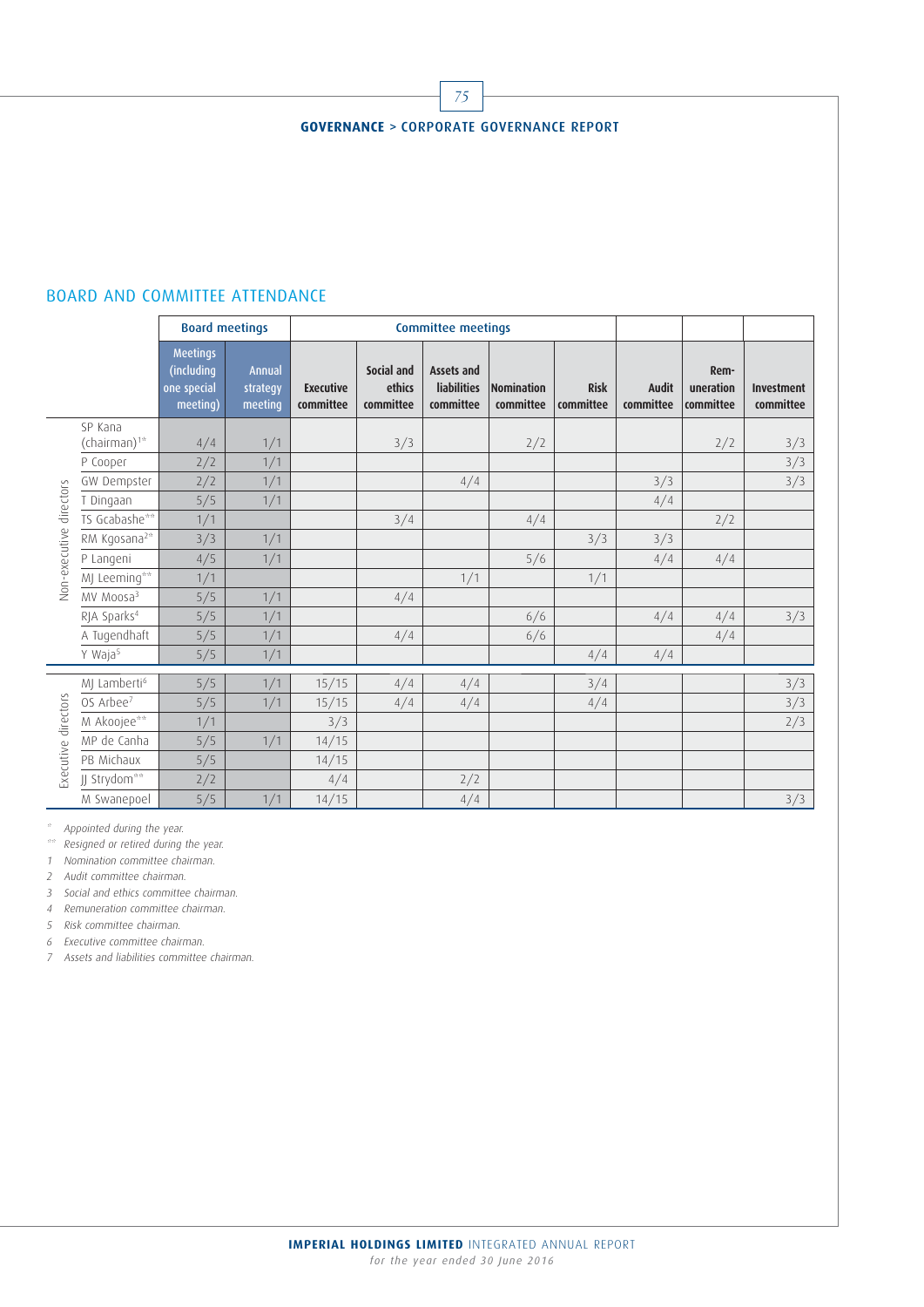76



#### NON-EXECUTIVE DIRECTORS

The group's non-executive directors are individuals of high calibre and credibility who contribute to the board's deliberations and decisions. Their diverse backgrounds ensure a wide range of experience in commerce, finance, law, industry and engineering. They have the necessary skills and experience to bring judgement to bear, independent of management, on areas such as strategy, performance, business development, transformation, diversity, ethics and environmental management.

Non-executive directors are required to devote sufficient time to the affairs of the group. While no limitations are imposed by the board charter, or otherwise, on the number of other appointments directors may accept, approval from the chairman must be obtained prior to acceptance of additional commitments which may affect the time directors can devote to the group.

Ms P Langeni and Mr Y Waja have served on the board for over nine years. An internal evaluation of their independence, character and judgement was performed and the assessment confirmed them to have remained independent.

#### THE CHIEF EXECUTIVE OFFICER

The board defines the group's levels of authority, reserving specific powers for the board, while delegating others to management. The collective responsibility for the executive management of the company's operations vests with the CEO, Mr MJ Lamberti, who reports to the board on the group's objectives and strategy. Mr Lamberti plays a critical role in the operations and success of the company. The CEO is accountable to the board and consistently strives to achieve the group's goals within the framework of delegated authority.

#### THE COMPANY SECRETARY

The company secretary, Mr RA Venter, holds BCom, LLB and LLM degrees and is an admitted attorney.

Directors have unlimited access to the services of the company secretary, who is responsible to the board for ensuring that proper corporate governance principles are adhered to.

In terms of JSE Listings Requirements, the board of directors must consider the competence, qualifications and experience of the company secretary annually. King III also recommends that the company secretary should maintain an arm's-length relationship with the board and that he should ideally not be a director. After conducting a formal review that formed part of the annual board evaluation process, the board concluded that there were no direct or indirect relationships between the company secretary and any of the board members which could compromise an arm's-length relationship with the board of directors. The company secretary is not a director of the company.

The competence and performance of the company secretary was reviewed based on interviews with all board members, which formed part of the board review, the results of which is considered by the board as a whole.

The board confirmed that the company secretary is adequately qualified and experienced and has effectively performed and carried out his duties during the year.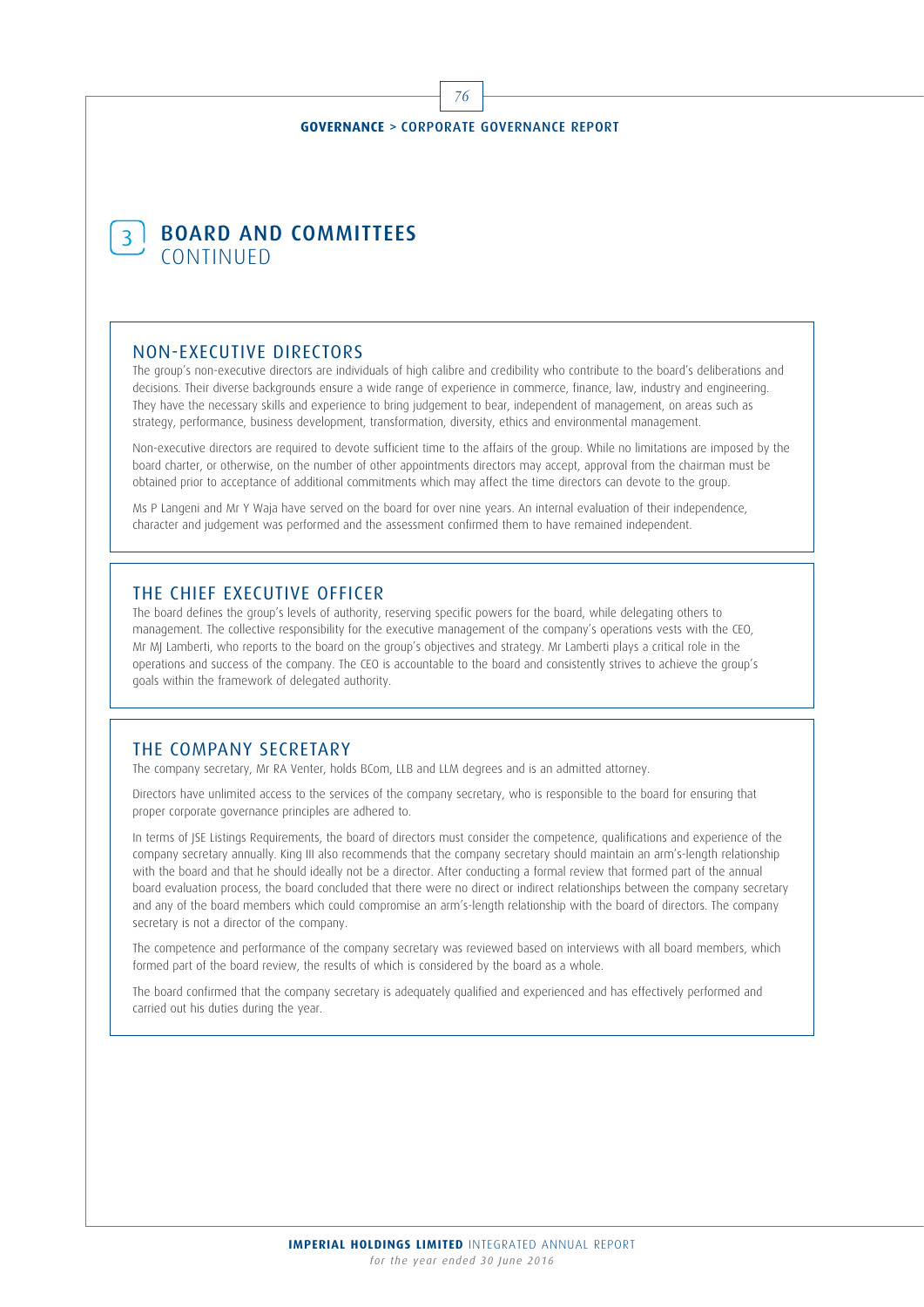77

#### **COMMITTEES**

The board has established a number of sub-committees, including statutory committees, all of which operate within written terms of reference. The performance of each committee is regularly assessed in accordance with their terms of reference. No instances of non-compliance were noted.

The table below outlines the board committees at the time of publication. The rest of this governance report outlines the committee memberships and activities during the year to 30 June 2016.

| <b>EXECUTIVE</b><br><b>COMMITTEE</b>                                                                                                               | <b>AUDIT</b><br><b>COMMITTEE</b>                                                          | <b>RISK</b><br><b>COMMITTEE</b>                                                                                                                  | <b>REMUNERATION</b><br><b>COMMITTEE</b>                                                                                                                                       | SOCIAL,                      | <b>ETHICS AND</b><br><b>SUSTAINABILITY</b><br><b>COMMITTEE</b>                                                                                       | <b>ASSETS</b><br><b>AND LIABILITIES</b><br><b>COMMITTEE</b>                                              |                                        | <b>INVESTMENT</b><br><b>COMMITTEE</b>                                                                                                                  |
|----------------------------------------------------------------------------------------------------------------------------------------------------|-------------------------------------------------------------------------------------------|--------------------------------------------------------------------------------------------------------------------------------------------------|-------------------------------------------------------------------------------------------------------------------------------------------------------------------------------|------------------------------|------------------------------------------------------------------------------------------------------------------------------------------------------|----------------------------------------------------------------------------------------------------------|----------------------------------------|--------------------------------------------------------------------------------------------------------------------------------------------------------|
| MJ Lamberti<br>(chairman)<br>OS Arbee (CFO)<br>MP de Canha<br>K Cassel<br>BJ Francis<br>T Marcus<br>PB Michaux<br>G Nakos<br>C Shaw<br>M Swanepoel | RM Kgosana<br>(chairman)<br>GW Dempster<br>T Dingaan<br>P Langeni<br>RJA Sparks<br>Y Waja | Y Waja<br>(chairman)<br>MI Lamberti (CEO)<br>N Bell<br>OS Arbee (CFO)<br>BJ Francis<br>O Janse v Rensburg<br>RM Kgosana<br>F Seedat<br>A Tennick | RJA Sparks<br>(chairman)<br>SP Kana<br>P Langeni<br>A Tugendhaft<br><b>NOMINATION</b><br><b>COMMITTEE</b><br>SP Kana<br>(Chairman)<br>P Langeni<br>RJA Sparks<br>A Tugendhaft | N Bell<br>SP Kana<br>R Levin | MV Moosa<br>(chairman)<br>MI Lamberti (CEO)<br>OS Arbee (CFO)<br>T Dingaan<br>BJ Francis<br>L Maluleke<br>MR Sharfuddin<br>A Tugendhaft<br>RA Venter | OS Arbee<br>(chairman)<br>MI Lamberti<br>GW Dempster<br>R Mumford<br>WF Reitsma<br>C Shaw<br>M Swanepoel |                                        | P Cooper<br>(chairman)<br>MI Lamberti (CEO)<br>M Akoojee<br>OS Arbee (CFO)<br>GW Dempster<br>SP Kana<br>G Nakos<br>RJA Sparks<br>C Shaw<br>M Swanepoel |
| <b>GROUP INTERNAL</b><br><b>AUDIT EXECUTIVE</b>                                                                                                    |                                                                                           | <b>GROUP TREASURER</b>                                                                                                                           | <b>GROUP LEGAL ADVISOR</b><br><b>AND COMPANY SECRETARY</b>                                                                                                                    |                              | <b>GROUP RISK</b><br><b>EXECUTIVE</b>                                                                                                                |                                                                                                          | <b>GROUP HEAD</b><br>OF SUSTAINABILITY |                                                                                                                                                        |
| G Nzalo<br>BCom, CA(SA), CIA                                                                                                                       | WF Reitsma<br>BTech Banking, MCom,<br>FIBSA, FIFM                                         |                                                                                                                                                  | RA Venter<br>BCom, LLB, LLM                                                                                                                                                   |                              | BJ Francis<br>BCompt (Hons),<br>MBA (IE), CIA                                                                                                        |                                                                                                          | MR Sharfuddin<br>BBA, IMP (Insead)     |                                                                                                                                                        |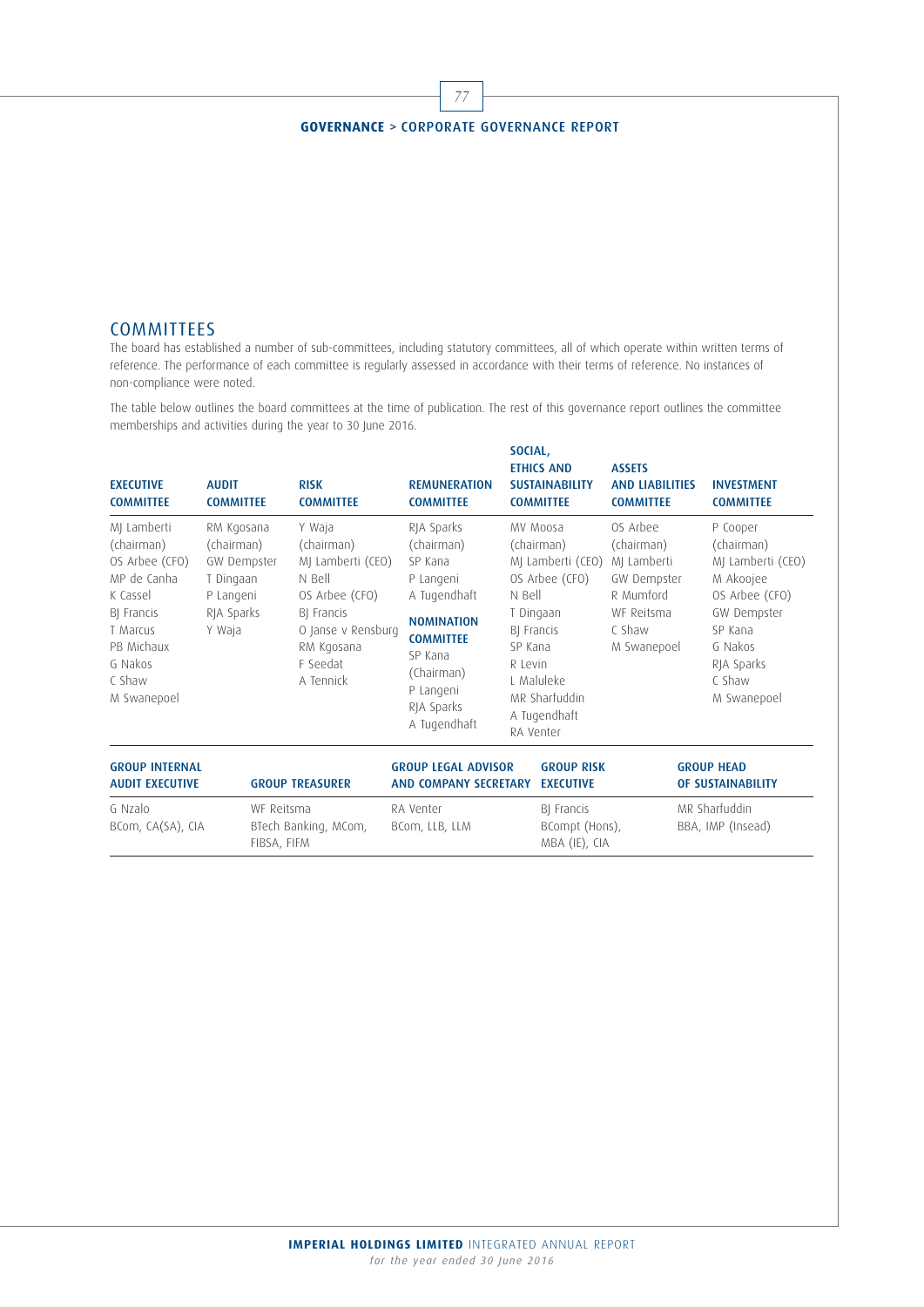78

3<sup>BOARD</sup> AND **COMMITTEES** CONTINUED

#### Audit committee

The group audit committee comprises non-executive directors, one of whom is appointed as chairman. The membership of the committee will be tabled at the next AGM for approval by shareholders. The committee meets at least four times a year. Attendance of audit committee meetings is shown in the audit committee report.

#### Risk committee

The risk committee sets the group risk culture, framework and strategy and ensures that a robust risk management process is in place. The committee comprises both non-executive and executive members and is chaired by a non-executive director. The committee met four times during the year.

#### Remuneration committee

Details of the workings of the committee and attendance of meetings are contained in the comprehensive remuneration report on pages 86 to 103.

#### Nomination committee

The committee provided the board with advice and guidance regarding:

- > the development and implementation of formal succession plans for the board, CEO and senior management
- > the establishment of formal processes and policies for the appointment of directors, the identification of suitable members for the board and gender diversity of the board
- > induction and ongoing training and development of directors.

During the year, the committee met a number of times to identify and approve for recommendation to the board, a new chairman following the resignation of TS Gcabashe as chairman of the group.

The committee considered and approved new divisional boards and governance structures following the decision to combine the logistics divisions and to combine the various motor divisions. This included succession in these structures to 2018.

The group chairman chairs the committee in accordance with the recommendations of King III.

The table on page 75 outlines attendance of committee meetings during the year.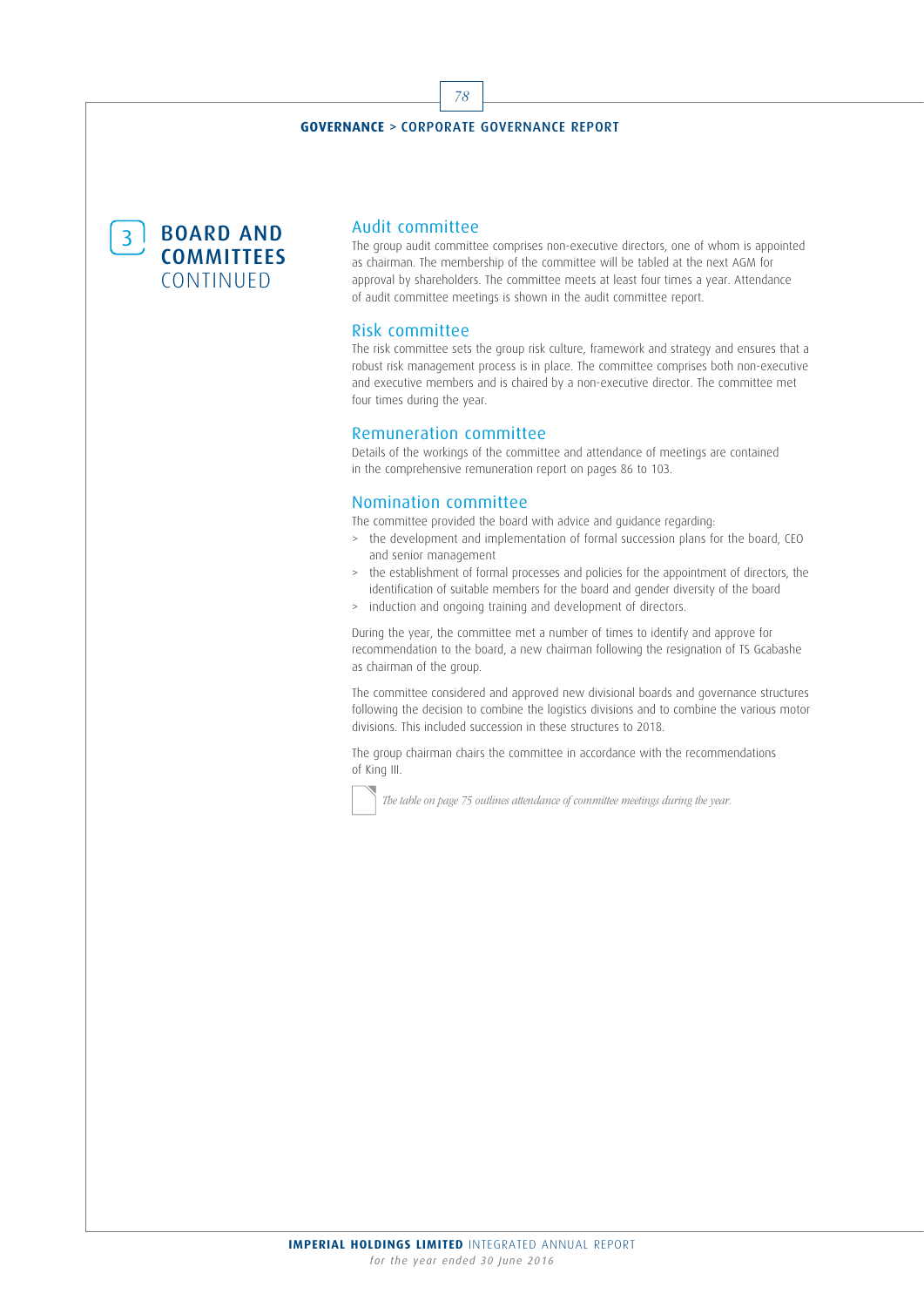79



#### Social, ethics and sustainability committee

The role of the social, ethics and sustainability committee encompasses all aspects of sustainability. The committee performs statutory duties, as set out in the Act, for the group and on behalf of subsidiary companies. In addition to its statutory duties, it assists the group in discharging its social, ethics and sustainability responsibilities and implementing practices consistent with good corporate citizenship, with particular focus on the following: > King III.

- > Imperial's sustainability commitments.
- > Broad-based black economic empowerment (BBBEE) requirements, as described in the Department of Trade and Industry's Combined Generic Scorecard (excluding ownership targets) and associated Codes of Good Practice.
- Imperial's transformation commitments, as described in the group's transformation strategy and division-specific BBBEE plans.
- Environmental commitments, as described in Imperial's environmental policy framework.
- > Socio-economic development (SED) commitments, as described in Imperial's SED policy.
- > Imperial's code of ethics and corporate values.

Transformation remains a key focus area and the committee will continue to guide Imperial in its goal of increasingly reflecting the diversity of South Africa.

During the year, the committee discharged its statutory duties to monitor the company's activities relating to the following:

- > SED, including the company's standing in terms of the goals and purposes of the ten principles set out in the United Nations Global Compact Principles, the Organisation for Economic Cooperation and Development (OECD) recommendations regarding corruption, the Employment Equity Act and the BBBEE Act.
- Good corporate citizenship, including the company's promotion of equality, prevention of unfair discrimination and reduction of corruption, its contribution to the development of the communities in which it operates or within which its products or services are marketed and where it undertakes sponsorship, donations and charitable giving.
- > The environment, health and public safety, including the impact of the company's activities and of its products or services.
- > Consumer relationships, including the company's advertising, public relations and compliance with consumer protection laws.
- Labour and employment, including the company's standing in terms of the International Labour Organisation (ILO) Protocol on decent work and working conditions, as well as the company's employment relationships and its contribution towards the educational development of its employees.

The committee comprises non-executive directors, executive directors and other members of the management of the company. It is chaired by a non-executive director.

#### Assets and liabilities committee

The assets and liabilities committee (ALCO) is responsible for implementing best practice asset and liability risk management policies. Its primary objective is to manage the liquidity, debt levels, interest rate and exchange rate risk of the group within an acceptable risk profile.

#### Investment committee

The investment committee is responsible for reviewing significant transactions and matters of a strategic nature. It meets on an ad hoc basis.

During the year, the committee considered the group restructuring as well as significant disposals and acquisitions.

The table on page 75 outlines attendance of committee meetings during the year.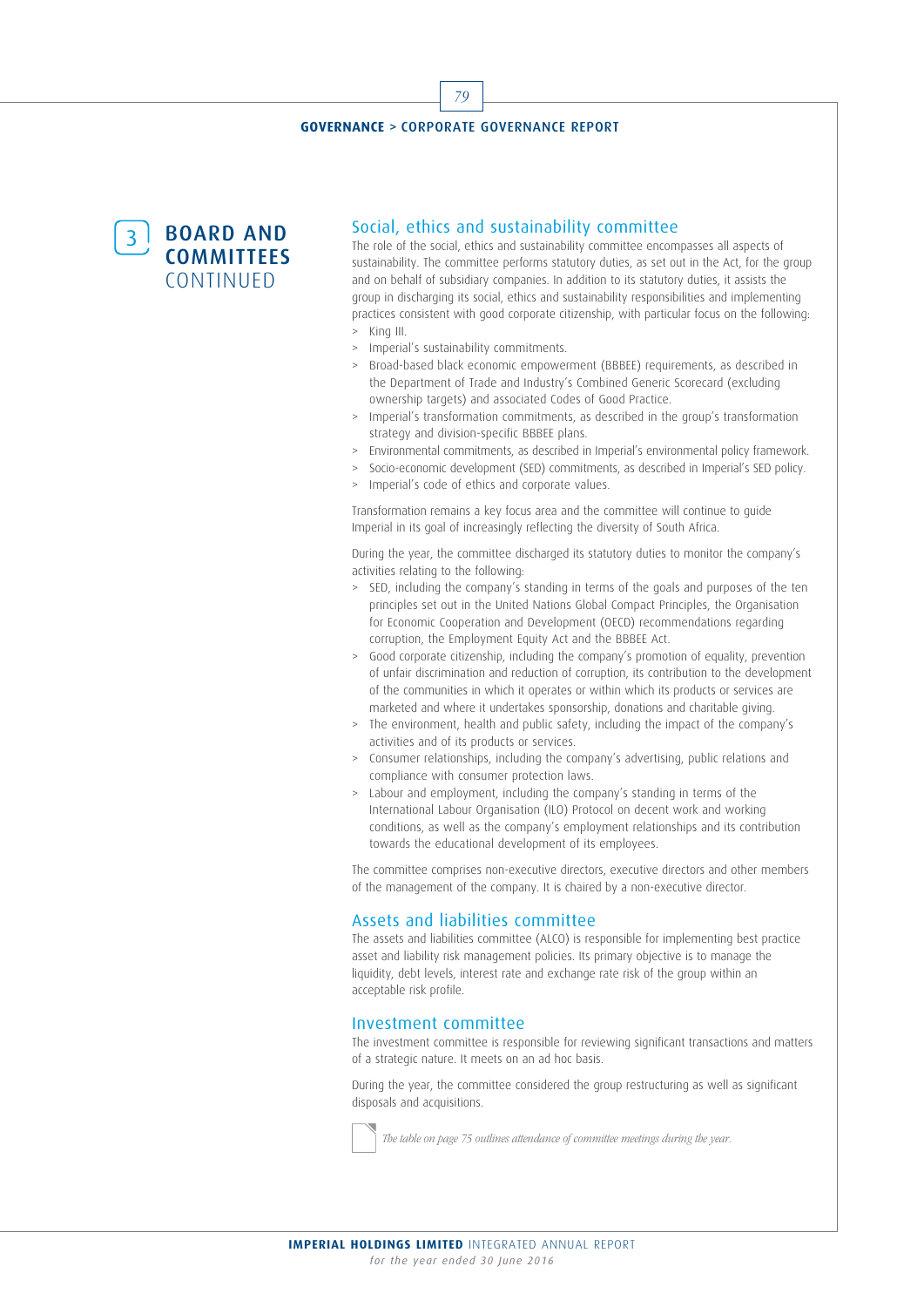4 MANAGEMENT **COMMITTEES** 

**The size and diversity of Imperial's operations has led to all significant entities** being managed through divisional boards and executive committees.

While the Imperial board of directors delegates authority through the group CEO to his direct reports and in turn to theirs, the group executive committee and the subsidiary boards exercise statutory oversight of assets and control of performance within the bounds of Imperial's board-approved strategies and budgets, with executive committees controlling day-to-day operating performance within the parameters set by the group delegation of authority policy.

#### Executive committee

The group's executive committee is responsible for:

- > devising group strategy for recommendation to the board of directors and implementing the strategies and policies approved by the board
- > managing the day-to-day business and affairs of the group.

The members of the executive committee are appointed by the board. The committee consists of nine members and meets at least once a month.

Mr M Akoojee was appointed in an executive position in the Logistics Africa division and resigned from the committee with effect from 30 September 2015. Mr JJ Strydom, the previous CEO of Regent, resigned from the committee with effect from 4 November 2015. Mr C Taucke, the CEO of the Logistics International division, resigned from the committee with effect from 1 July 2016, following the decision to combine the Africa and International Logistics businesses.

The table on page 75 outlines attendance of executive committee meetings during the year

80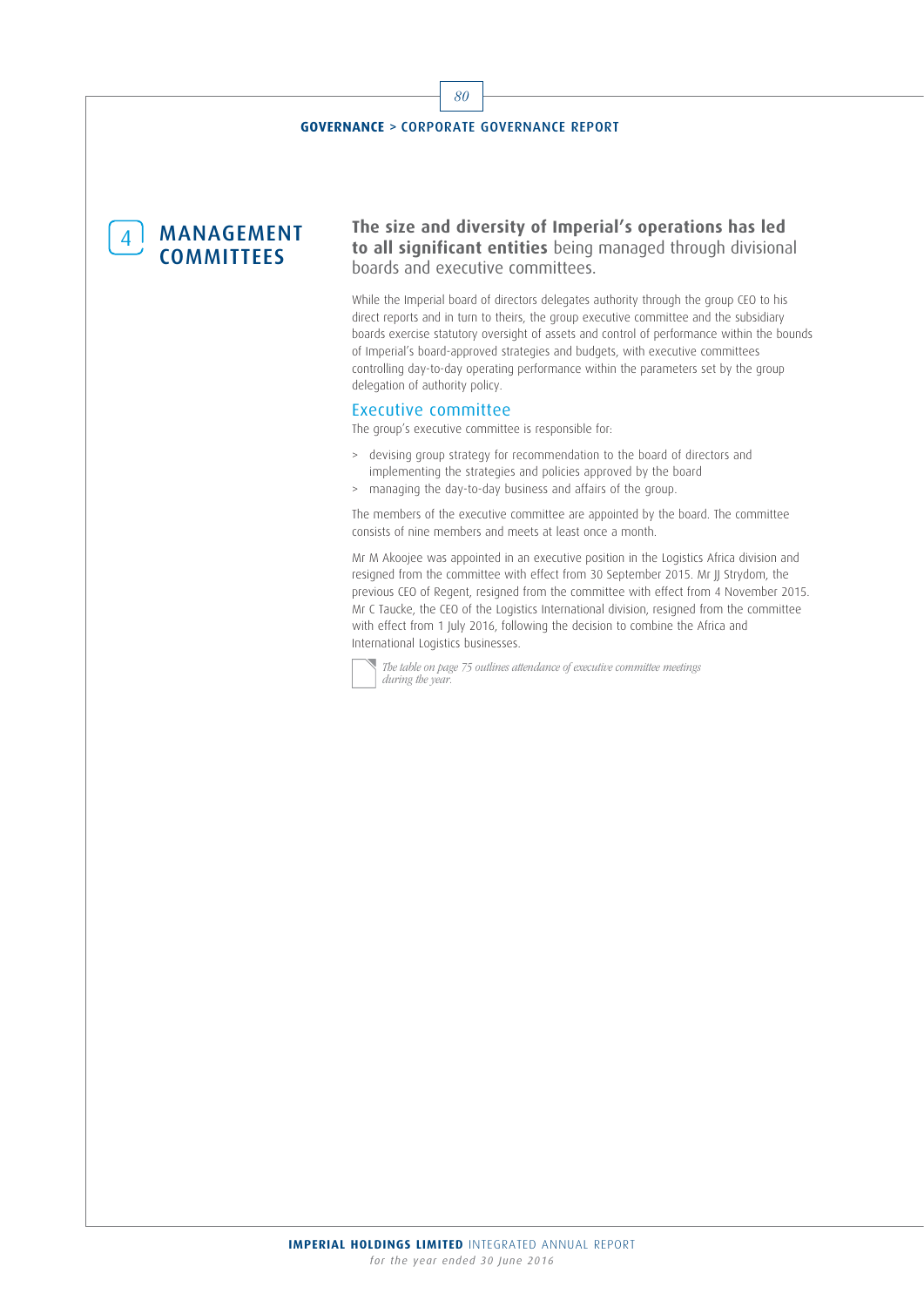81



## 5 PEOPLE, PROCESSES, REMUNERATION AND TECHNOLOGY



#### **PEOPLE**

**The successful implementation of Imperial's corporate governance initiatives**  relies on competent and ethical people at many levels of the organisation.

Industry, technical and subject matter expertise is necessary to translate general principles into everyday actions that ensure the protection of stakeholder interests. To this end, Imperial employs and invests in the development of suitably qualified and experienced individuals to implement and sustain the requisite levels of governance throughout the group.

The start of a breakdown in governance is very often a relatively minor ethical infraction which occurs long before laws are broken or regulations transgressed. In recognising that successful governance relies on matters of character as much as structure and process, Imperial strives to establish and inculcate high ethical standards by means of its code of ethics.

#### CODE OF ETHICS

Imperial is committed to acting with uncompromising honesty and integrity. The code of ethics provides guidance to all group and divisional employees on adhering to this commitment, while recognising that no single code can address every situation individuals are likely to encounter. This code is therefore not a substitute for employees' responsibility and accountability to exercise good judgement and obtain guidance on appropriate business conduct.

#### Ethics content is included in training and induction programmes.

#### **The code of ethics requires employees to adhere to the following behaviours:**

- 1. Respect others and avoid any form of discrimination.
- 2. Abide by the laws of the country in which they operate and comply with the codes of conduct of all professional and industry bodies to which the group belongs.
- 3. Avoid any waste, damage and private use of company assets and resources (including time).
- 4. Neither give nor receive bribes.
- 5. At the earliest opportunity, disclose in writing to the appropriate management all gifts received from clients or suppliers beyond a token value.
- 6. Not divulge any confidential information to any party, or improperly use company and client information.
- 7. Market the group's products and services accurately and charge the agreed fee or a fair fee where no fee was agreed.
- 8. Not seek to advance personal interests at the expense of the group or its clients.
- 9. Not engage in any activity, directly or indirectly, which results or might result in a conflict of individual interests with the interests of the group.
- 10. Not participate, or involve the group in any way, in any scheme that would cause embarrassment to the group or harm its reputation.

#### PROCESSES

**Processes are critical** to ensure that governance strategy is aligned with implementation in the group.

To achieve this, processes are integrated at all levels. Processes encompass governance and risk oversight policies and procedures, reporting and measurement, as well as decision-making processes. Based on the decentralised nature of the group, it does not regulate operational processes in divisions, although minimum standards are set.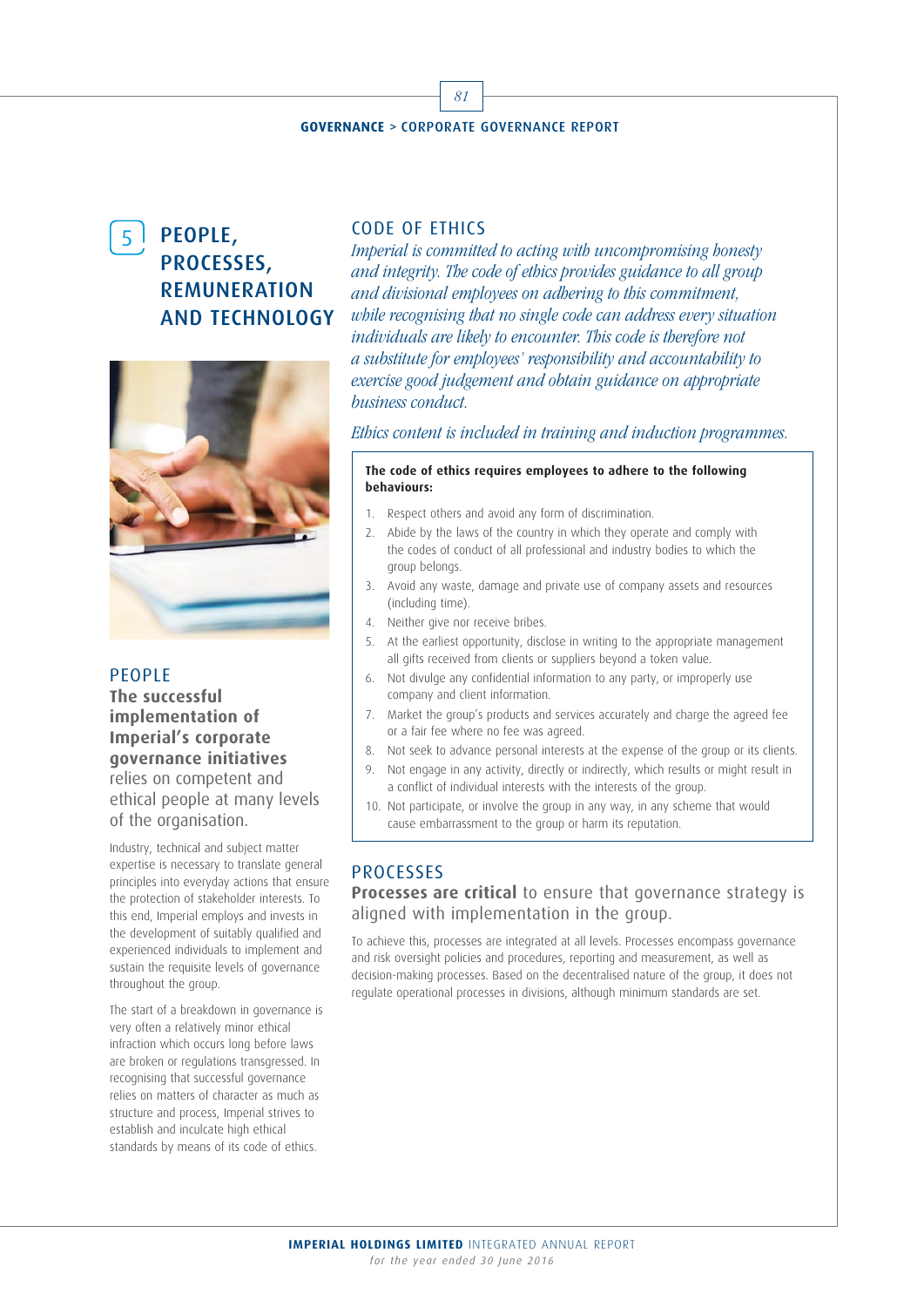## 5 PEOPLE, **PROCESSES** REMUNERATION AND TECHNOLOGY CONTINUED

#### TECHNOLOGY

Most aspects of governance rely on underlying management information systems and information technology (IT). Conversely, the investments and risks of information systems require dedicated oversight and judgement.

The group established a chief information officer (CIO) forum which meets regularly and involves CIOs from operations. The forum aims to assess and agree group IT standards, enhance cooperation and knowledge sharing across divisions. The forum submits reports to the group risk committee.

Aligned to the group's decentralised management model, Imperial has implemented an umbrella IT governance framework. The framework was developed and adopted by the divisions in respect of key components and requirements set out in current best practice benchmarks. Each operation is therefore measured against the group minimum standard.

The objective of the standardised IT governance framework is to:

- > provide guidance to divisional and operational IT functions
- set a standard measure of IT maturity within the group
- > align with King III.

#### **The five principles of the Imperial operational IT governance framework are:**

| 1. Business alignment and enablement     | >      | > People capacity and development.<br>Internal processes and measures.      |
|------------------------------------------|--------|-----------------------------------------------------------------------------|
| 2. Operational performance               |        | > People capacity and development.<br>Internal processes and measures.      |
| 3. Supplier performance management       | $\geq$ | > Formalised service level agreements.<br>Structured commercial agreements. |
| 4. Business continuity/disaster recovery | $\geq$ | Business impact analysis.<br>Testing of back-up and recovery.               |
| 5. Compliance and security               |        | Data privacy, security and access control.<br>Internal control monitoring.  |

82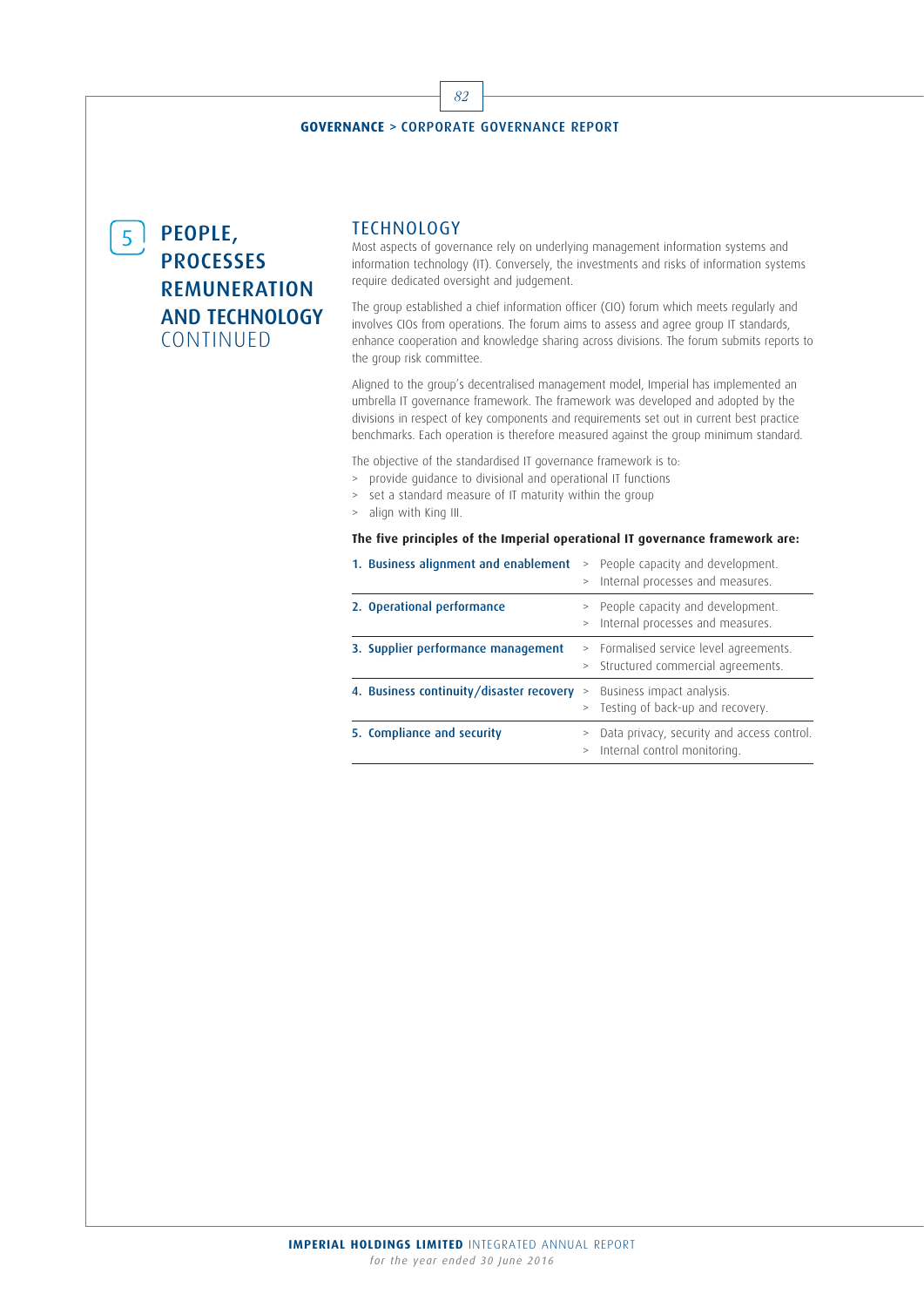83



#### LEGAL COMPLIANCE

As a multinational group, Imperial is subject to a wide range of legislation. It monitors legislative developments on an ongoing basis and has a legal compliance programme to increase awareness of, and enhance compliance with, applicable legislation.

Legal compliance is reported regularly to divisional boards and risk committees and quarterly to the group audit and risk committees.

Each division, depending on its risk profile and industry, employs legal officers and in some cases dedicated compliance officers. Divisions regularly conduct assessments to highlight the impact of legislation on their businesses and to ensure that operational controls have been implemented.

To maximise synergies and cooperation, the compliance and legal officers meet in a quarterly forum.

#### Key objectives of the forum are to:

- > monitor and report on emerging and key legislative and compliance matters
- ensure completeness of compliance with the legislative universe
- > formulate group plans to facilitate the implementation of new legislation
- > where applicable, **coordinate** group responses to draft legislation requiring comments.

#### CONTRACT COMPLIANCE

Divisions have dedicated legal functions to review contract terms and conditions, and monitor compliance with these on an ongoing basis. Existing contracts are monitored to ensure they are up to date and in line with legislative and commercial changes.

#### CONFLICTS OF INTEREST

The group has a formal conflicts of interest policy that guides directors to act in the best interests of the company, with due care and diligence in discharging their responsibilities as directors. The policy requires directors to declare and avoid conflicts of interest in accordance with the Companies Act, 2008 (the Act), and to account to the company for any advantages gained in discharging their duties on behalf of the company.

#### INSIDER TRADING

No group director or employee with inside information about the group may deal, directly or indirectly, in Imperial's securities, which include allocations of and dealings in the group's share incentive schemes. Imperial's closed periods are from the 1st of January until interim results reporting date and the 1st of July until full-year results reporting date. In addition, the group has adopted a policy requiring directors, executive committee members, the company secretary and directors of major subsidiaries to obtain permission from designated individuals before trading in the group's securities.

No infringements were reported during the year.

#### **CORRUPTION**

The board adopted a comprehensive anti-bribery and corruption policy governing the relationship with customers, service providers, contractors, suppliers and government. The policy applies to all employees and covers all operating businesses in the group.

#### WHISTLE-BLOWING HOTLINES AND TIP-OFFS

Whistle-blowing hotlines are in place in all regions in which the group operates. This service, operated by independent service providers, enables all stakeholders to report concerns anonymously.

It is the responsibility of all employees and stakeholders to report known or suspected unethical or illegal conduct. Retaliation against whistle-blowers is not tolerated.

Internal audit coordinates all reported matters. Tip-offs are also sent to the CEOs of the respective divisions and investigated accordingly. Detailed feedback is given at the respective financial and risk review committees and group audit committee.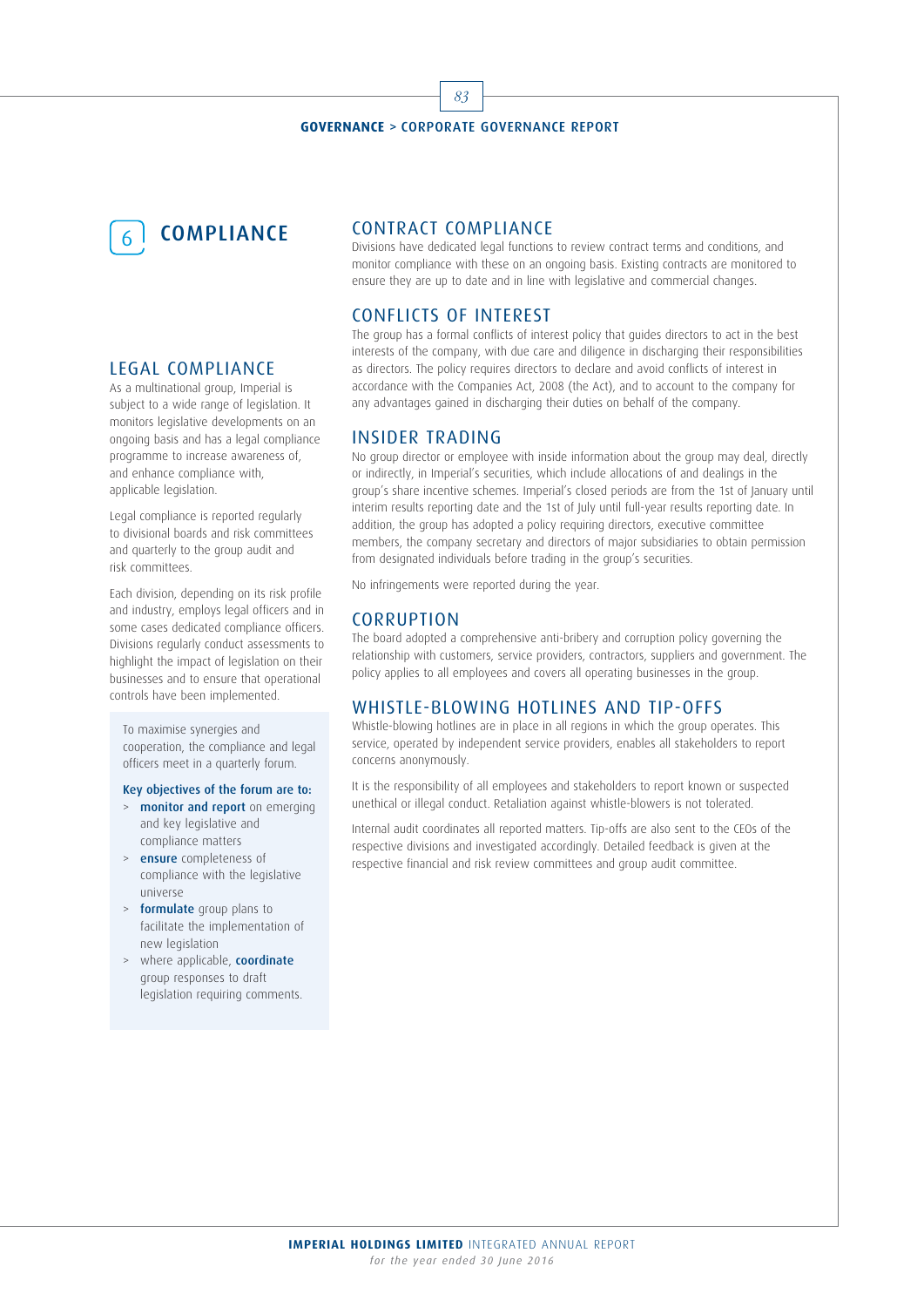**RISK** MANAGEMENT

#### RISK MANAGEMENT MODEL

In line with its policy of aligning group corporate governance with international best practice to safeguard the interests of stakeholders, **Imperial has implemented an enterprise risk model to identify and assess relevant risks facing the group** at strategic, business and operational levels. The group's risk model is based on ISO 31000:2009 – Risk Management Principles and Guidelines.

The risk assessment process also identifies areas of opportunity, for example, where effective risk management can be turned into a competitive advantage or where taking certain risks could result in reward for the group. Any risk taken is considered within the group's risk appetite and tolerance levels, which are updated annually.

The group's divisions have different market, operating and financial characteristics. Risk management responsibility and accountability, therefore, vests largely with divisional management structures. They report to the divisional finance and risk review committees, which are overseen by the group audit and risk committees. The group risk committee formalises, standardises and monitors this process, guiding management and assessing their effectiveness in implementing the approved risk management framework.

The board determines the level of acceptable risk and requires operations to manage and report on risk accordingly. Issues and circumstances that could materially affect the group's reputation constitute unacceptable risk.

A system of internal control is implemented in all key operations and is tailored to each business's characteristics. It provides reasonable, rather than absolute, assurance that the group's business objectives will be achieved within prescribed risk tolerance levels. The associated risk areas and control processes are monitored and reported on across the group. Internal audit aligns its procedures with the risks identified. Formal feedback is provided to both divisional finance and risk review committees, as well as at quarterly risk committee meetings.

The group also maintains a comprehensive insurance programme to ensure that material financial consequences of risk events do not result in undue financial impact on group businesses.

#### **In reviewing risk management reports and internal controls, the board has:**

- > considered what the group's risks are and how they have been identified, evaluated and controlled
- assessed the effectiveness of the related risk management process, and particularly reports of significant process failings or weaknesses
- > considered if the necessary action is being taken timeously to rectify any significant failings or weaknesses
- > considered whether results from the review process indicate that more extensive monitoring is required.